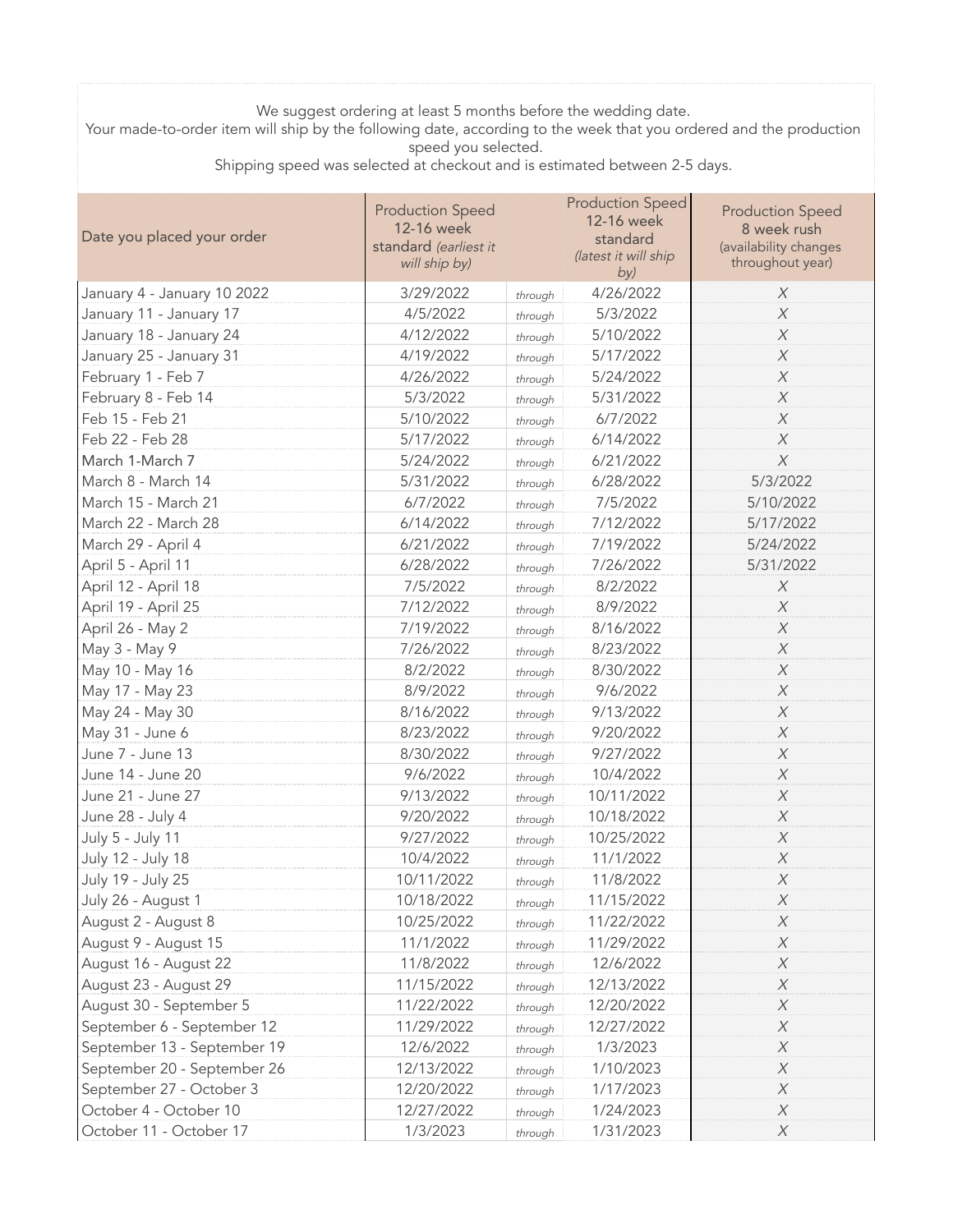| October 18 - October 24               | 1/10/2023  | through | 2/7/2023   | X                |
|---------------------------------------|------------|---------|------------|------------------|
| October 25 - October 31               | 1/17/2023  | through | 2/14/2023  | X                |
| November 1 - November 7               | 1/24/2023  | through | 2/21/2023  | $\boldsymbol{X}$ |
| November 8 - November 14              | 1/31/2023  | through | 2/28/2023  | $\boldsymbol{X}$ |
| November 15 - November 21             | 2/7/2023   | through | 3/7/2023   | $\boldsymbol{X}$ |
| November 22 - November 28             | 2/14/2023  | through | 3/14/2023  | X                |
| November 29 - December 5              | 2/21/2023  | through | 3/21/2023  | $\boldsymbol{X}$ |
| December 6 - December 12              | 2/28/2023  | through | 3/28/2023  | $\boldsymbol{X}$ |
| December 13 - December 19             | 3/7/2023   | through | 4/4/2023   | X                |
| December 20 - December 26             | 3/14/2023  | through | 4/11/2023  | $\boldsymbol{X}$ |
| December 27 - January 2               | 3/21/2023  | through | 4/18/2023  | $\boldsymbol{X}$ |
| ** January 3 2023 - January 9 2023    | 3/28/2023  | through | 4/25/2023  | $\boldsymbol{X}$ |
| January 10 2023 - January 16 2023     | 4/4/2023   | through | 5/2/2023   | X                |
| January 17 2023 - January 23 2023     | 4/11/2023  | through | 5/9/2023   | X                |
| January 24 2023 - January 30 2023     | 4/18/2023  | through | 5/16/2023  | $\boldsymbol{X}$ |
| January 31 2023 - February 6 2023     | 4/25/2023  | through | 5/23/2023  | $\boldsymbol{X}$ |
| February 7 2023 - February 13 2023    | 5/2/2023   | through | 5/30/2023  | $\boldsymbol{X}$ |
| February 14 2023 - February 20 2023   | 5/9/2023   | through | 6/6/2023   | X                |
| February 21 2023 - Feb 27 2023        | 5/16/2023  | through | 6/13/2023  | $\boldsymbol{X}$ |
| February 28 2023 - March 6 2023       | 5/23/2023  | through | 6/20/2023  | $\boldsymbol{X}$ |
| March 7 2023 - March 13 2023          | 5/30/2023  | through | 6/27/2023  | X                |
| March 14 2023 - March 20 2023         | 6/6/2023   | through | 7/4/2023   | $\boldsymbol{X}$ |
| March 21 2023 - March 27 2023         | 6/13/2023  |         | 7/11/2023  | $\boldsymbol{X}$ |
| March 28 2023 - April 3 2023          | 6/20/2023  | through | 7/18/2023  | $\boldsymbol{X}$ |
| April 4 2023 - April 10 2023          | 6/27/2023  | through | 7/25/2023  | X                |
|                                       | 7/4/2023   | through | 8/1/2023   | X                |
| April 11 2023 - April 17 2023         | 7/11/2023  | through | 8/8/2023   | $\boldsymbol{X}$ |
| April 18 2023 - April 24 2023         |            | through |            | $\boldsymbol{X}$ |
| April 25 2023 - May 1 2023            | 7/18/2023  | through | 8/15/2023  |                  |
| May 2 2023 - May 8 2023               | 7/25/2023  | through | 8/22/2023  | X                |
| May 9 2023 - May 15 2023              | 8/1/2023   | through | 8/29/2023  | $\boldsymbol{X}$ |
| May 16 2023 - May 22 2023             | 8/8/2023   | through | 9/5/2023   | X                |
| May 23 2023 - May 29 2023             | 8/15/2023  | through | 9/12/2023  | $\boldsymbol{X}$ |
| May 30 2023 - June 5 2023             | 8/22/2023  | through | 9/19/2023  | $\boldsymbol{X}$ |
| June 6 2023 - June 12 2023            | 8/29/2023  | through | 9/26/2023  | X                |
| June 13 2023 - June 19 2023           | 9/5/2023   | through | 10/3/2023  | X                |
| June 20 2023 - June 26 2023           | 9/12/2023  | through | 10/10/2023 | $\boldsymbol{X}$ |
| June 27 2023 - July 3 2023            | 9/19/2023  | through | 10/17/2023 | X                |
| July 4 2023 - July 10 2023            | 9/26/2023  | through | 10/24/2023 | X                |
| July 11 2023 - July 17 2023           | 10/3/2023  | through | 10/31/2023 | $\boldsymbol{X}$ |
| July 18 2023 - July 24 2023           | 10/10/2023 | through | 11/7/2023  | $\boldsymbol{X}$ |
| July 25 2023 - July 31 2023           | 10/17/2023 | through | 11/14/2023 | X                |
| August 1 2023 - August 7 2023         | 10/24/2023 | through | 11/21/2023 | $\boldsymbol{X}$ |
| August 8 2023 - August 14 2023        | 10/31/2023 | through | 11/28/2023 | X                |
| August 15 2023 - August 21 2023       | 11/7/2023  | through | 12/5/2023  | $\boldsymbol{X}$ |
| August 22 2023 - August 28 2023       | 11/14/2023 | through | 12/12/2023 | X                |
| August 29 2023 - September 4 2023     | 11/21/2023 | through | 12/19/2023 | $\boldsymbol{X}$ |
| September 5 2023 - September 11 2023  | 11/28/2023 | through | 12/26/2023 | $\boldsymbol{X}$ |
| September 12 2023 - September 18 2023 | 12/5/2023  | through | 1/2/2024   | $\boldsymbol{X}$ |
| September 19 2023 - Sept 25 2023      | 12/12/2023 | through | 1/9/2024   | $\boldsymbol{X}$ |
| September 26 2023 - October 2 2023    | 12/19/2023 | through | 1/16/2024  | $\chi$           |